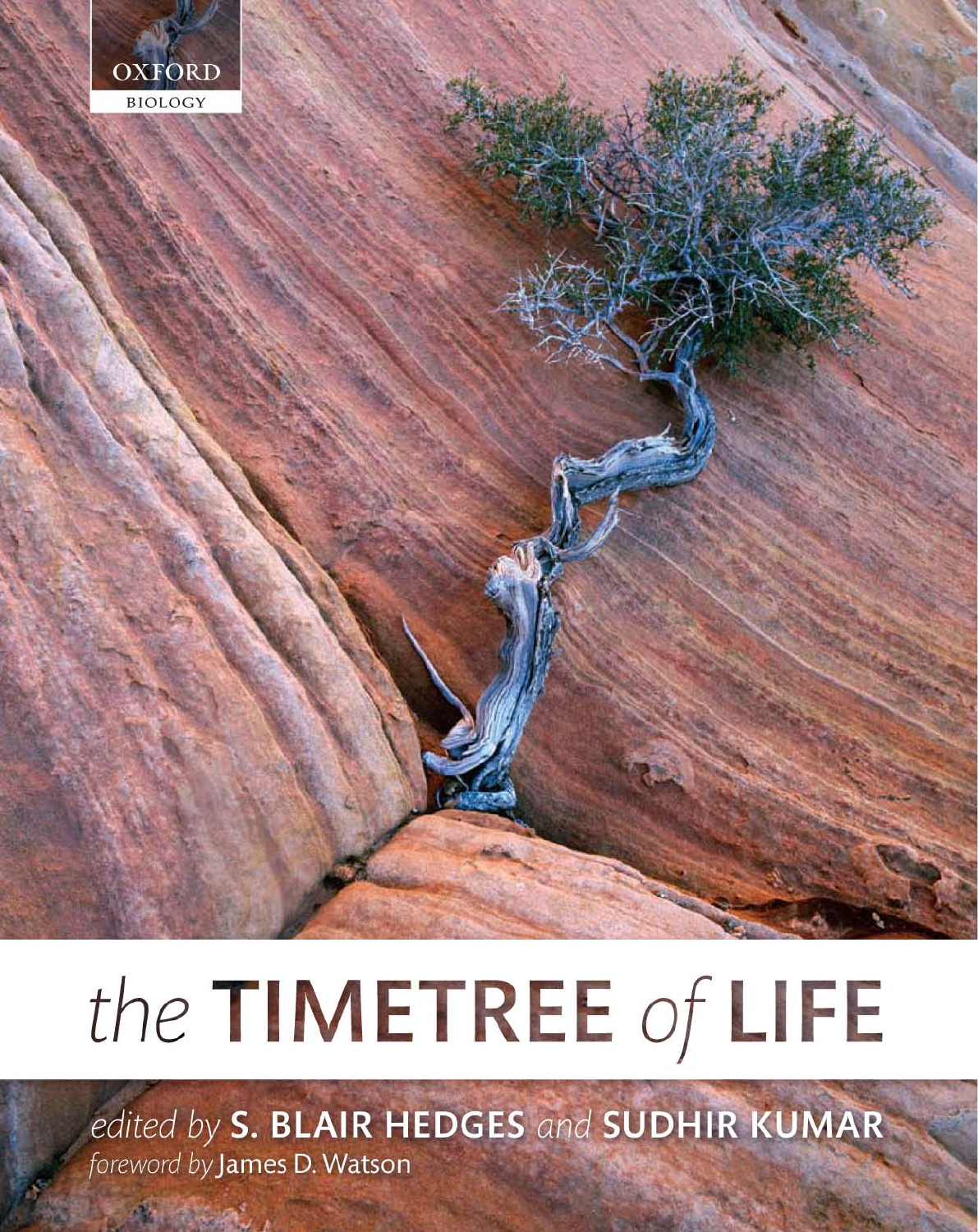## **Teleost fishes (Teleostei)**

#### *Zuogang Peng*a,c*, Rui Diogo*<sup>b</sup>*, and Shunping He*a,*\**

alnstitute of Hydrobiology, The Chinese Academy of Sciences, Wuhan, 430072, China; <sup>b</sup>Department of Anthropology, The George Washington University, Washington, DC, 20052, USA; <sup>c</sup>Present address: School of Biology, Georgia Institute of Technology, Atlanta, GA 30332, USA

\*To whom correspondence should be addressed (clad@ihb.ac.cn)

### Abstract

Living Teleost fishes  $(-26,840 \text{ sp.})$  are grouped into 40 orders, comprising the Infraclass Teleostei of the Class Actinopterygii. With few exceptions, morphological and molecular phylogenetic analyses have supported four subdivisions within Teleostei: Osteoglossomorpha, Elopomorpha, Otocephala (= Ostarioclupeomorpha), and Euteleostei. Despite the progress that has been made in recent years for the systematics of certain teleost groups, the large-scale pattern of teleost phylogeny remains open. The teleost timetree shows that the major groups diversified from mid-Paleozoic to early Mesozoic, 400-200 million years ago, most probably before the breakup of the supercontinents.

Teleosts are a modern group of fishes including more than  $26,000$  species  $(1)$ , which are grouped into  $40$ orders. They are typically grouped together with the garfishes (Lepisosteiformes) and Bowfin (Amiifomes) in the Subclass Neopterygii. Teleosts are the most speciesrich and diversified group of all the vertebrates. There are more teleost species than all the other vertebrates combined (2). They dominate in the world's rivers, lakes, and oceans. There are four subdivisions within extant teleosts: Osteoglossomorpha (e.g., mooneyes and bonytongues), Elopomorpha (e.g., eels, tarpons, and bonefishes), Otocephala (e.g., ostariophysan and clupeomorph teleosts), and Euteleostei (the remaining teleosts, e.g., Argentiniformes, Osmeriformes, Salmoniformes, and Neoteleostei) (*3*). At least 27 anatomical shared derived traits were found by de Pinna (*4*) to support the monophyly of the Teleostei. Here, we review the relationships and divergence times of the major groups of teleosts (Fig. 1).

Until recently, the classification of teleosts pioneered by Greenwood *et al.* (*5*) and expanded on by Patterson and Rosen (*6*) has followed the arrangement proposed by Nelson (7) and today is still reflected in fish textbooks and papers. In it, species were placed in four major groups: Osteoglossomorpha, Elopomorpha, Otocephala, and Euteleostei. This division was based on multiple morphological characters and molecular evidence.

Based on morphological characters, Osteoglossomorpha was considered as the most plesiomorphic living teleosts by several works (*6, 7*). However, the anatomical studies of Arratia (*8–10*) supported that elopomorphs, and not osteoglossomorphs, are the most plesiomorphic extant teleosts. This latter view was supported by the results of the most extensive morphologically based cladistic analysis published so far on osteichthyan higher-level phylogeny, which included 356 osteological and myological characters and 80 terminal taxa, including both extant and fossil species (*3*).

An early molecular phylogeny based on nuclear *28S rDNA* (*11*) supported a close relationship between (Osteoglossomorpha + Elopomorpha) and (Otocephala + Euteleostei). The clade (Otocephala + Euteleostei; Clupeocephala) was subsequently supported by anatomical (*3, 9*) and molecular data (*12, 13*).

Molecular studies using longer sequences—complete mitochondrial genomes and greater taxonomic coverage (*12, 13*)—indicate that the Osteoglossomorpha is the



Fig. 1 An armored catfish from South America, Leporacanthicus *triactis*. Photo credit: M. H. Sabaj.

Z. Peng, R. Diogo, and S. He. Teleost fishes (Teleostei). Pp. 335-338 in *The Timetree of Life*, S. B. Hedges and S. Kumar, Eds. (Oxford University Press, 2009).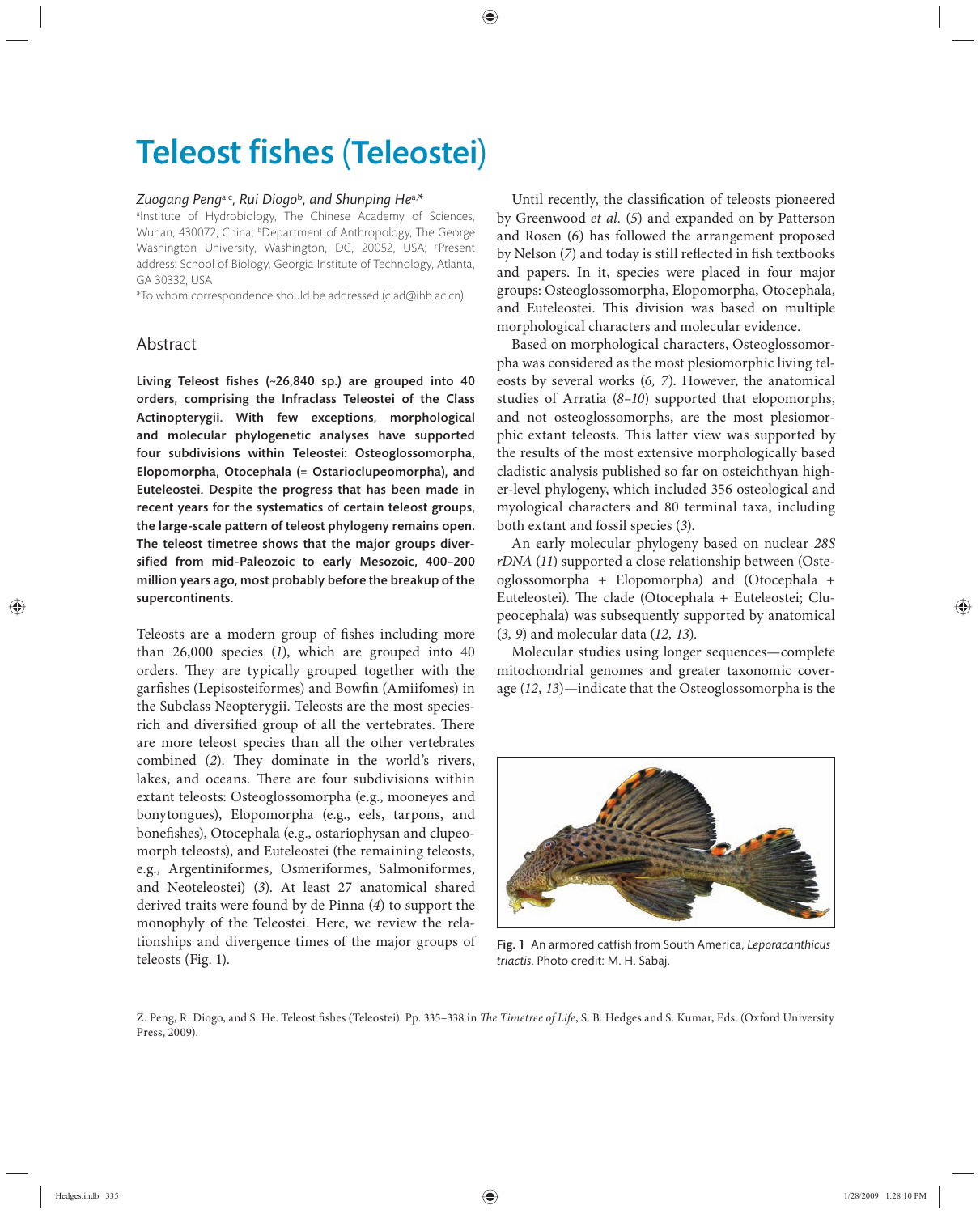

Fig. 2 A timetree of teleost fishes (Teleostei). Divergence times are shown in Table 1. The branch shown as Characiformes represents the non-monophyletic group of characiforms with species nested with other taxa from the Order Gymnotiformes

as shown in ref. (*13*). *Abbreviations*: C (Carboniferous), CZ (Cenozoic), D (Devonian), J (Jurassic), K (Cretaceous), Ng (Neogene), P (Permian), Pg (Paleogene), and Tr (Triassic).

most basal extant teleostean group, as first proposed by Patterson and Rosen (*6*) and subsequently supported by Lauder and Liem (*14*) and Nelson (*7*) (Fig. 2).

Only two studies have estimated the divergence times among the major lineages of Teleostei in a comprehensive manner. Both studies used the complete mitochondrial genome data and Bayesian method with different sampling and concerns (*13, 15*). Both studies used calibrations from the teleost fossil record. The relationships obtained in both studies were similar, although most of the dates estimated by Peng *et al.*'s study were older than those in Inoue *et al.*'s study (Table 1). For example, divergence between the Osteoglossomorpha and the remaining teleostean groups in Peng et al.'s study was estimated to be Devonian (384 million years ago, Ma), considerably older than the estimates of 285 Ma (data set 1) or 334 Ma (data set 2) and paleontological estimate of early Permian or mid-Carboniferous in Inoue *et al.*'s study.

The timetree of teleosts based on Peng *et al.* (Fig. 2) shows that most of the major splits in the tree occurred during mid-Paleozoic to early Mesozoic, 400–200 Ma. Most of those divergences took place when all the continents were joined in a single supercontinent, Pangaea. These included the divergence of osteoglossomorphs and elopocephalans, elopomorphs and clupeocephalans (Euteleostei + Otocephala), and euteleosts and otocephalans. However, the earliest fossil lineages within teleosts recorded so far were dated back to late Triassic–early Jurassic  $(\sim 210 - 200$  Ma). There is a significant difference between the time of divergence of major teleostean groups obtained from molecular clocks and those indicated by the oldest fossil record of these groups. For example, the divergence time between euteleosts and otocephalans (the origin of Otocephala) was estimated to be of ~307–230 Ma (*13, 15*). However, the oldest otocephalan fossil discovered so far is from the late Jurassic, ~150 Ma (*9*). Nevertheless, as explained by Diogo (*16, 17*), there is strong indirect evidence supporting that the origin of certain otocephalan groups such as catfishes (Siluriformes) is in fact very likely older than the direct evidence provided by the oldest fossils of those groups might indicate (e.g., evidence regarding the geographic distribution of fossil and/or extant taxa, the phylogenetic relationships between taxa from different continents, the fact that some of the oldest fossils discovered so far for a certain group occupy in fact a phylogenetically derived position within that group). For example, although the oldest catfish (siluriform) fossil discovered to date is about 75–72 Ma, a broader analysis of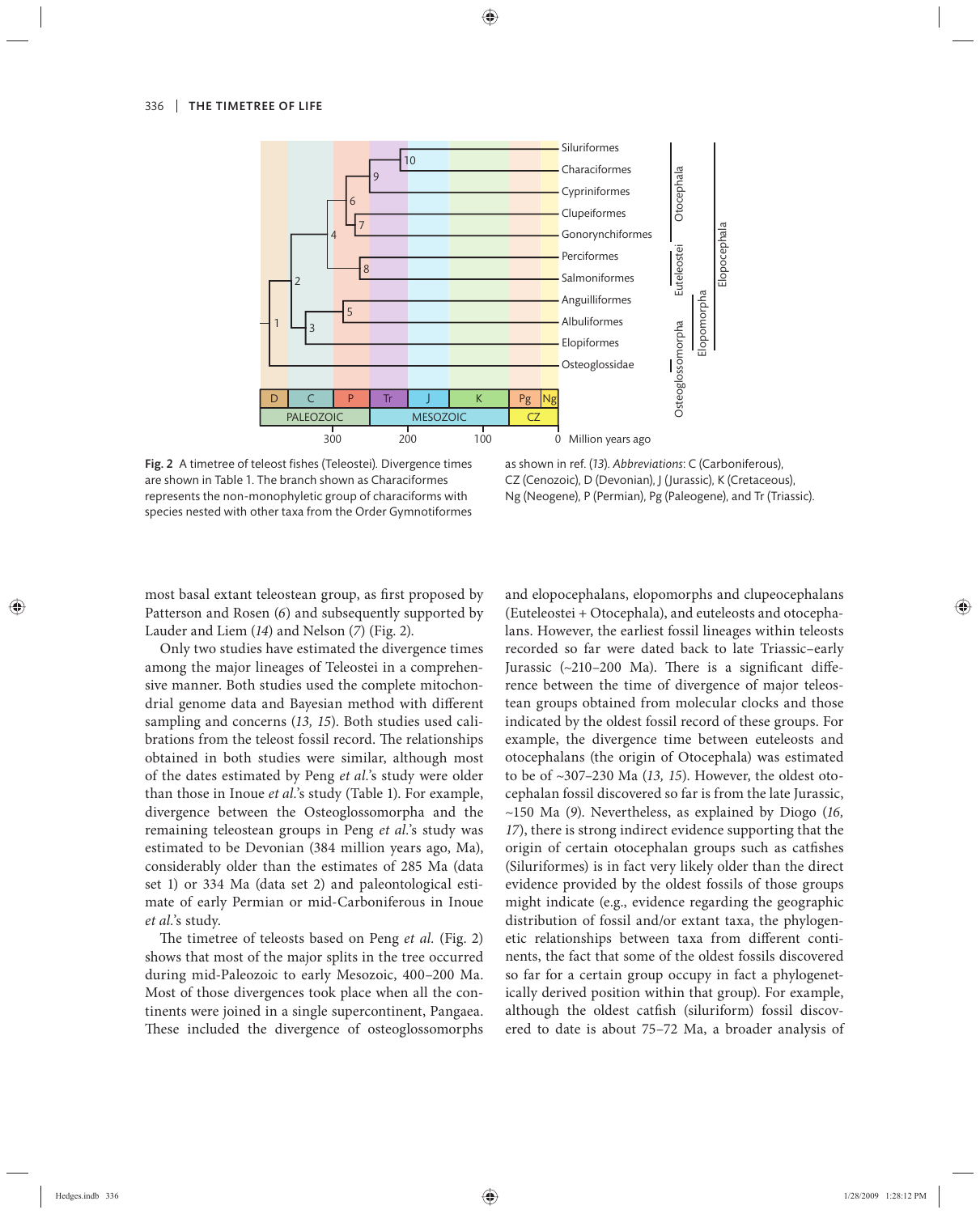| <b>Timetree</b> |       | <b>Estimates</b> |         |                          |         |              |         |
|-----------------|-------|------------------|---------|--------------------------|---------|--------------|---------|
| Node            | Time  | Ref. (13)        |         | Ref. (15)(a)             |         | Ref. (15)(b) |         |
|                 |       | Time             | CI      | <b>Time</b>              | CI      | <b>Time</b>  | CI      |
| 1               | 384.0 | 384              | 447-273 | 285                      | 320-253 | 334          | 372-295 |
| $\overline{2}$  | 355.0 | 355              | 420-251 | 265                      | 300-234 | 315          | 352-276 |
| 3               | 336.0 | 336              | 401-236 | $\overline{\phantom{0}}$ |         |              |         |
| $\overline{4}$  | 307.0 | 307              | 371-215 | 230                      | 264-200 | 278          | 314-241 |
| 5               | 286.0 | 286              | 352-198 | 228                      | 262-199 | 264          | 301-227 |
| 6               | 282.0 | 282              | 343-197 | 201                      | 233-172 | 239          | 275-204 |
| 7               | 270.0 | 270              | 332-188 |                          |         |              |         |
| 8               | 264.0 | 264              | 327-183 | 191                      | 221-164 | 232          | 267-197 |
| 9               | 251.0 | 251              | 311-175 |                          |         |              |         |
| 10              | 210.0 | 210              | 265-144 |                          |         |              |         |

Table 1. Divergence times and their confidence/credibility intervals (CI) among teleost fishes (Teleostei).

Note: Node times in the timetree are based on ref. (13). Estimates from ref. (15) are from two different data sets:  $(a)$  = Data set 1 and  $(b)$  = Data set 2.

the catfish biogeographical distribution, phylogeny, and fossil record points out that by the late Cretaceous these fishes already had a worldwide distribution. This indicates that the origin of Siluriformes very likely occurred much before 75-72 Ma. The paleobiogeographic data on other teleost groups do also provide interesting indirect evidence supporting that those groups might have an older origin than that indicated by a direct and exclusive analysis of their oldest fossil (*18, 19*).

In summary, with respect to the divergence times obtained so far from molecular studies, they indicate that the origin of the major teleostean groups is probably much older than a direct, exclusive analysis of the oldest fossil of each of these groups might suggest. It should also be noted that there possibly still were some Pangean connections between Gondwana and Laurasia in the late Jurassic, and perhaps even in the early Cretaceous (*16, 17, 20*). If this is so, this would help to explain the Pangean distribution of taxa such as the cypriniforms, characiforms, and siluriforms, which are primary freshwater fishes with relatively few, and phylogenetically rather derived, marine members.

### Acknowledgment

Support was provided by National Natural Science Foundation of China (NSFC) to Z.P. and S.H.

### References

- 1. J. S. Nelson, *Fishes of the World*, 4th ed. (John Wiley & Sons, New Jersey, 2006).
- 2. M. L. J. Stiassny, E. O. Wiley, G. D. Johnson, M. R. Carvalho, in *Assembling the Tree of Life*, M. J. Donaghue, J. Cracraft, Eds. (Oxford University Press, New York, 2004), pp. 200–247.
- 3. R. Diogo, in *On the Origin and Evolution of Higher-Clades: Osteology, Myology, Phylogeny and Macroevolution of Bony A shes and the Rise of Tetrapods* (Science Publishers, Enfield, 2007).
- 4. M. C. C. de Pinna, in *Interrelationships of Fishes*, M. L. J. Stiassny, L. R. Parenti, G. D. Johnson, Eds. (Academic Press, San Diego, 1996), pp. 147–162.
- 5. P. H. Greenwood, D. E. Rosen, S. H. Weitzman, G. S. Myers, *Bull. Amer. Mus. Nat. Hist.* **131**, 339 (1966).
- 6. C. Patterson, D. E. Rosen, *Bull. Amer. Mus. Nat. Hist.* **158**, 81 (1977).
- 7. J. S. Nelson, *Fishes of the World*, 3rd ed. (John Wiley & Sons, New York, 1994).
- 8. G. Arratia, in *Early Vertebrates and Related Problems in Evolutionary Biology*, M. M. Chang, H. Liu, G. R. Zhang, Eds. (Science Press, Beijing, 1991), pp. 249–340.
- 9. G. Arratia, *Palaeo. Ichthyologica* **7**, 168 (1997).
- 10. G. Arratia, in *Mesozoic Fishes 3—Systematics, Paleoenvironments, and Biodiversity*, G. Arratia, A. Tintori, Eds. (Verlag Dr. Friedrich Pfeil, München, 2004), pp. 279–315.